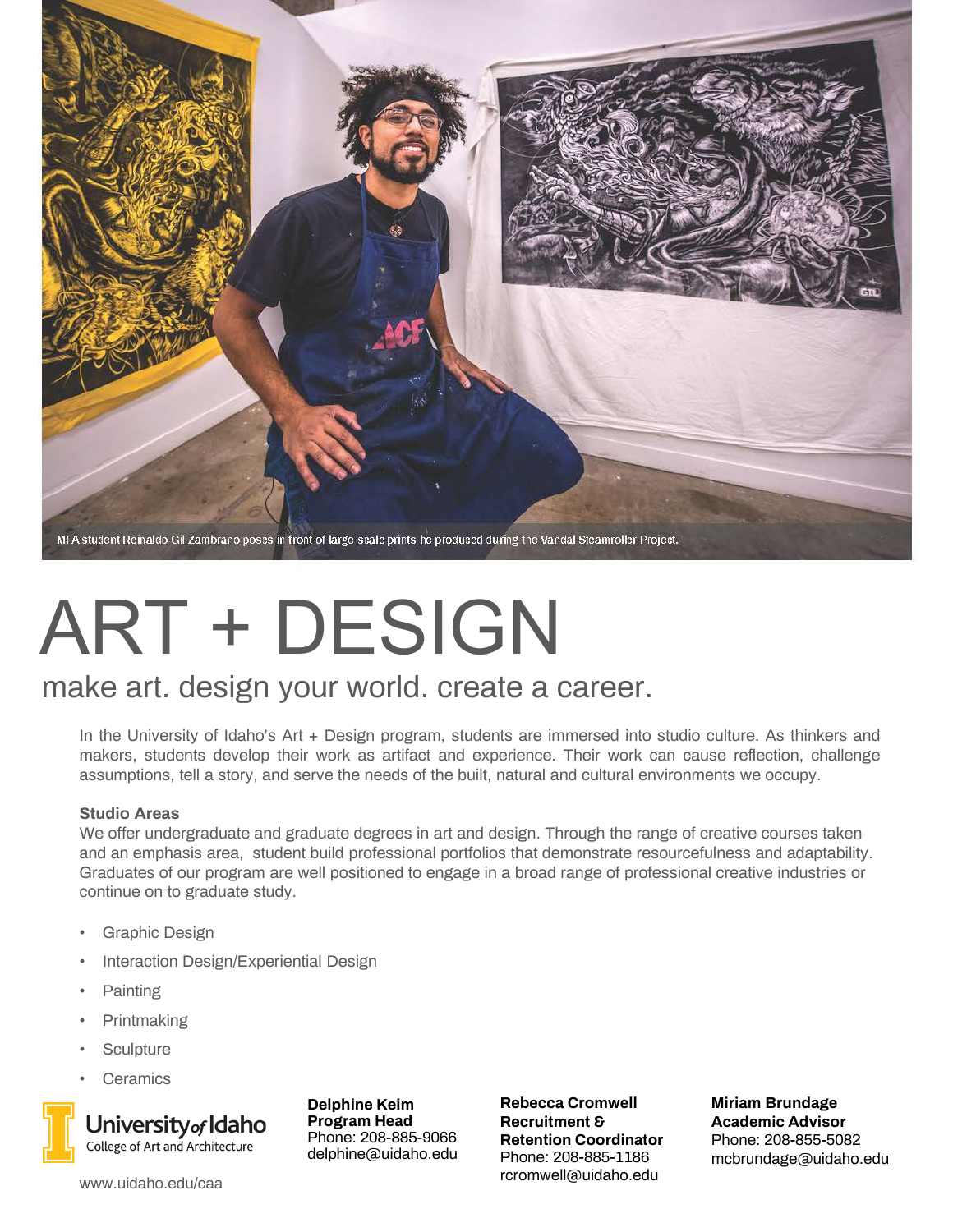

|                                                 | TAIL Credits |
|-------------------------------------------------|--------------|
| Art 110 Integrated Art & Design Communication 2 |              |
| <b>Art 111 Drawing I</b>                        |              |
| <b>Art 121 Integrated Design Process</b>        |              |
| Math Core                                       |              |
| Social Science Core                             |              |
| English 101                                     |              |
|                                                 |              |

| fall credits |                                                                                                                                       | spring credits |  |
|--------------|---------------------------------------------------------------------------------------------------------------------------------------|----------------|--|
|              | <b>Art 100</b> Introduction to Art: Why Art Matters*<br>Art 112 Drawing as Integrated Design Thinking<br>Art 122 Art & Design Process |                |  |
| თ            | Science Core**                                                                                                                        |                |  |
|              | English 102                                                                                                                           |                |  |

\*\*\***2nd YEAR PORTFOLIO REQUIRED;** Student eligible for review as they complete final credits of **200-LEVEL STUDIOS.**

| 200-level Studio                   |  |
|------------------------------------|--|
| 200-level Studio                   |  |
| 200-level Studio                   |  |
| <b>Art 205</b> Visual Culture (RC) |  |
| <b>Oral Communication Core</b>     |  |

| 200-level Studio<br>200-level Studio |  |
|--------------------------------------|--|
| <b>Art History Elective</b>          |  |
| Humanities Core (Non-Art)            |  |
| Science Core**                       |  |

**\*\*\*SENIOR ENTRY PORTFOLIO REVIEW REQUIRED;** Student eligible for review as they complete final credits of **300-LEVEL STUDIOS.** 

| <b>300-level Studio</b>     |  |
|-----------------------------|--|
| <b>300-level Studio</b>     |  |
| <b>300-level Studio</b>     |  |
| <b>Art History Elective</b> |  |
| Social Science Core         |  |

| <b>300-level Studio</b>        |  |
|--------------------------------|--|
| <b>300-level Studio</b>        |  |
| American Diversity Elective    |  |
| Upper Division Elective        |  |
| <b>Upper Division Elective</b> |  |

4

3

1

| <b>Art 407</b> New Media (RC)             |  |
|-------------------------------------------|--|
| <b>Art 490</b> BFA Art/Design Studio (RC) |  |
| Art 495 Critical Art Writing Seminar (RC) |  |
| Upper Division Elective                   |  |

| Art 410 Professional Practices (RC)                                  |  |
|----------------------------------------------------------------------|--|
| Art 490 BFA Art/Design Studio (RC)<br><b>Upper Division Elective</b> |  |
| <b>Upper Division Elective</b>                                       |  |

**Total major degree credits needed 120**

spring credits

#### **UNIVERSITY OF IDAHO** B.F.A STUDIO ART + DESIGN

(RC) = Specifically required courses

PLEASE NOTE: Art 110, 111 and 121 are FALL only courses. Art 112 and 122 are SPRING only courses.

To establish an emphasis at least 6 credits must be taken in one studio area at the 300-level, i.e., Art 330.

This is a suggested 4-year plan only. Course offerings may vary by semester.

\* Meets International & Humanities Core Requirement

\*\*Students are required to complete TWO Science courses from TWO different disciplines and their accompanying labs, OR a CORS course and another course with its accompanying lab.

(Total Science credits: 7 minimum)

\*\*\* B.F.A. students are required to pass a 2<sup>nd</sup> Year & Senior Entry Portfolio Review. Please work with your Advisor to assess when best to apply. Portfolio applications can be submitted near mid-term each spring & fall.

Please work with advisor to take care of American Diversity and International requirement.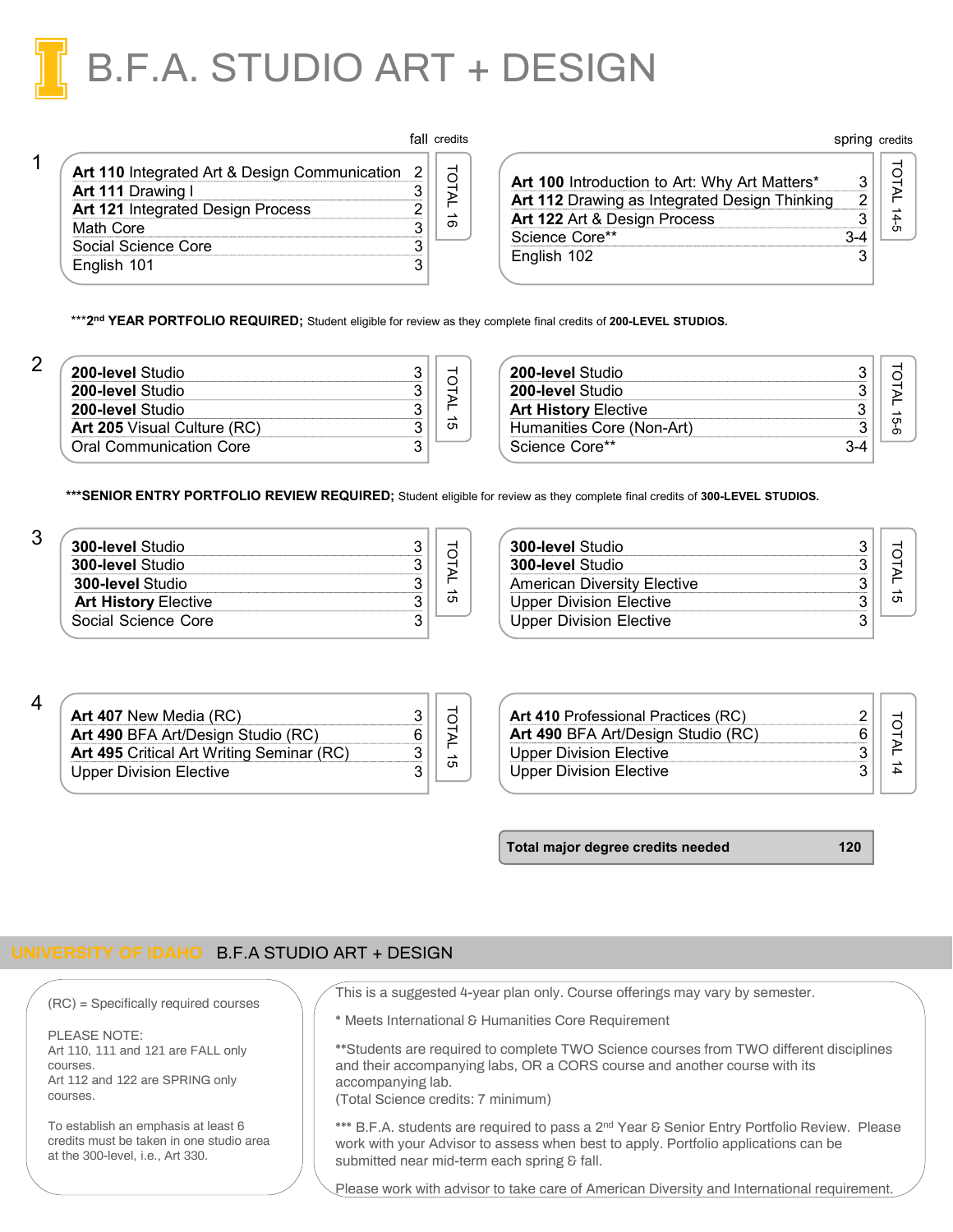

| Art 110 Integrated Art & Design Communication 2 |  |
|-------------------------------------------------|--|
| Art 111 Drawing I                               |  |
| Art 121 Integrated Design Process               |  |
| Math Core                                       |  |
| Foreign Language I                              |  |
| English 101                                     |  |

fall credits

| credits     |                                               | spring credits |  |
|-------------|-----------------------------------------------|----------------|--|
| <b>DTAL</b> | Art 100 Introduction to Art: Why Art Matters* |                |  |
|             | Art 112 Drawing as Integrated Design Thinking |                |  |
|             | Art 122 Art & Design Process                  |                |  |
|             | Foreign Language II                           |                |  |
|             | English 102                                   |                |  |

#### 2

1

| <b>200-level Studio</b>       |  |
|-------------------------------|--|
| 200-level Studio              |  |
| 200-level Studio              |  |
| <b>Art 205 Visual Culture</b> |  |
| Foreign Language III          |  |

| 200-level Studio               |  |
|--------------------------------|--|
| 200-level Studio               |  |
| <b>Oral Communication Core</b> |  |
| Science Core**                 |  |
| Foreign Language IV            |  |

#### 3

| <b>300-level Studio</b>                    |  |
|--------------------------------------------|--|
| <b>300-level Studio</b>                    |  |
| <b>Art 303 Contemporary Art and Theory</b> |  |
| Social Science Core                        |  |
| Humanities Core (Non-Art)                  |  |

| <b>300-level Studio</b>   |  |
|---------------------------|--|
| <b>300-level Studio</b>   |  |
| Science Core**            |  |
| Social Science Core       |  |
| Humanities Core (Non-Art) |  |

| <b>Art 407 New Media (RC)</b> |  |
|-------------------------------|--|
| <b>300-level Studio</b>       |  |
| <b>Art History Elective</b>   |  |
| Social Science Core           |  |
| Upper Division Elective       |  |

| Art 410 Professional Practices (RC) |  |  |
|-------------------------------------|--|--|
| <b>Upper Division Elective</b>      |  |  |
| <b>Upper Division Elective</b>      |  |  |
| <b>Upper Division Elective</b>      |  |  |
|                                     |  |  |

**Total major degree credits needed 120**

#### **UNIVERSITY OF IDAHO** B.A. ART

(RC) = Specifically required courses

PLEASE NOTE: Art 110, 111 and 121 are FALL only courses. Art 112 and 122 are SPRING only courses.

To establish an emphasis at least 6 credits must be taken in one studio area at the 300-level, i.e., Art 330.

This is a suggested 4-year plan only. Course offerings may vary by semester.

\*Meets International & Humanities Core Requirement

\*\* Students are required to complete TWO Science courses from TWO different disciplines and their accompanying labs, OR a CORS course and another course with its accompanying lab. (Total Science credits: 7 minimum)

Please work with advisor to take care of American Diversity and International requirement.